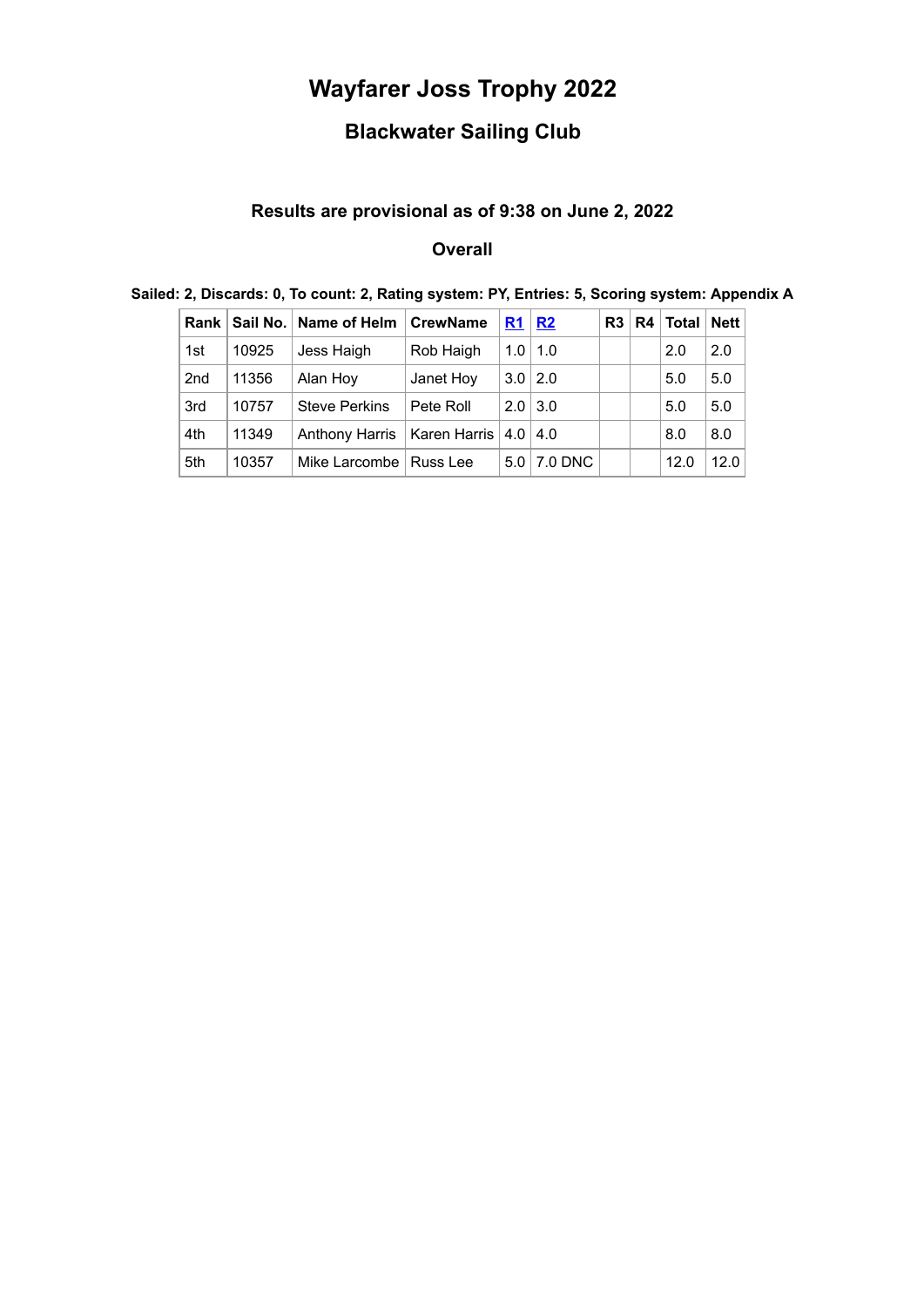<span id="page-1-0"></span>

|   |       | Rank   Sail No.   Name of Helm | <b>CrewName</b> | <b>Elapsed</b> | <b>Points</b> |
|---|-------|--------------------------------|-----------------|----------------|---------------|
| 1 | 10925 | Jess Haigh                     | Rob Haigh       | 1:07:14        | 1.0           |
| 2 | 10757 | <b>Steve Perkins</b>           | Pete Roll       | 1:08:18        | 2.0           |
| 3 | 11356 | Alan Hoy                       | Janet Hoy       | 1:10:10        | 3.0           |
| 4 | 11349 | <b>Anthony Harris</b>          | Karen Harris    | 1:12:45        | 4.0           |
| 5 | 10357 | Mike Larcombe   Russ Lee       |                 | 1:39:54        | 5.0           |

**Start: Start 1, Finishes: Place**